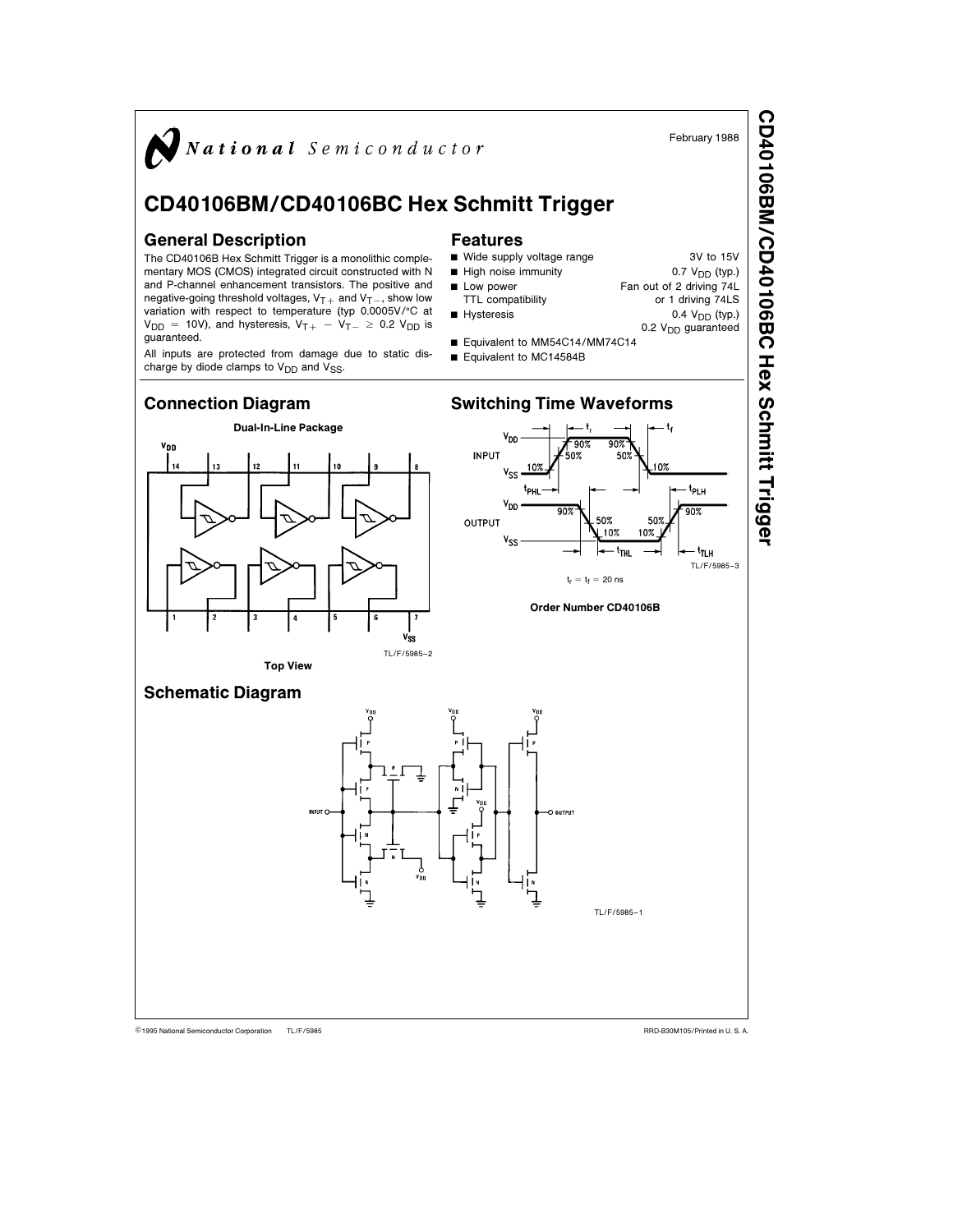Absolute Maximum Ratings (Notes 1 & 2) If Military/Aerospace specified devices are required, please contact the National Semiconductor Sales Office/Distributors for availability and specifications.<br>  $DC$ Supply Voltage (V<sub>an</sub>) Drive, Distributory to:  $\frac{1}{2}$  or  $\frac{1}{2}$  or  $\frac{1}{2}$  or  $\frac{1}{2}$  or  $\frac{1}{2}$  or  $\frac{1}{2}$  or  $\frac{1}{2}$  or  $\frac{1}{2}$  or  $\frac{1}{2}$  or  $\frac{1}{2}$  or  $\frac{1}{2}$  or  $\frac{1}{2}$  or  $\frac{1}{2}$  or  $\frac{1}{2}$  or  $\frac{1}{2}$  or  $\$ 

| DC Supply Voltage $(V_{DD})$                | $-0.5$ to $+18$ V <sub>DC</sub>                  |
|---------------------------------------------|--------------------------------------------------|
| Input Voltage (V <sub>IN</sub> )            | $-0.5$ to V <sub>DD</sub> $+0.5$ V <sub>DC</sub> |
| Storage Temperature Range (T <sub>S</sub> ) | $-65^{\circ}$ C to $+150^{\circ}$ C              |
| Power Dissipation $(P_D)$                   |                                                  |
| Dual-In-Line                                | 700 mW                                           |
| <b>Small Outline</b>                        | 500 mW                                           |
| Lead Temperature $(T1)$                     |                                                  |
| (Soldering, 10 seconds)                     | 260°C                                            |

## Recommended Operating

Conditions (Note 2)  $DC$  Supply Voltage (V<sub>DD</sub>) 3 to 15 V<sub>DC</sub><br>  $1$ nput Voltage (V<sub>IN</sub>) 3 to 15 V<sub>DD</sub> V<sub>DC</sub> Input Voltage  $(V_{\text{IN}})$ Operating Temperature Range (T<sub>A</sub>)  $-55^{\circ}\text{C}$  to  $+125^{\circ}\text{C}$ CD40106BM  $-55^{\circ}$ C to  $+125^{\circ}$ C<br>CD40106BC  $-40^{\circ}$ C to  $+85^{\circ}$ C

## DC Electrical Characteristics CD40106BM (Note 2)

| Symbol                 | Parameter                                    | <b>Conditions</b>                                                                                                  | $-55^{\circ}$ C             |                    | $+25^{\circ}$ C             |                              |                    | $+125^{\circ}$ C            |                    | <b>Units</b>               |  |
|------------------------|----------------------------------------------|--------------------------------------------------------------------------------------------------------------------|-----------------------------|--------------------|-----------------------------|------------------------------|--------------------|-----------------------------|--------------------|----------------------------|--|
|                        |                                              |                                                                                                                    | Min                         | Max                | Min                         | Typ                          | Max                | <b>Min</b>                  | Max                |                            |  |
| <b>I</b> <sub>DD</sub> | Quiescent Device<br>Current                  | $V_{DD} = 5V$ ,<br>$V_{IN} = V_{DD}$ or $V_{SS}$                                                                   |                             | 1.0                |                             |                              | 1.0                |                             | 30                 | μA                         |  |
|                        |                                              | $V_{DD} = 10V$ ,<br>$V_{IN} = V_{DD}$ or $V_{SS}$                                                                  |                             | 2.0                |                             |                              | 2.0                |                             | 60                 | μA                         |  |
|                        |                                              | $V_{DD} = 15V$ ,<br>$V_{IN} = V_{DD}$ or $V_{SS}$                                                                  |                             | 4.0                |                             |                              | 4.0                |                             | 120                | μA                         |  |
| $V_{OL}$               | Low Level Output<br>Voltage                  | $ I_{\Omega}  < 1 \mu A$<br>$V_{DD} = 5V$<br>$V_{DD} = 10V$                                                        |                             | 0.05<br>0.05       |                             |                              | 0.05<br>0.05       |                             | 0.05<br>0.05       | V<br>V                     |  |
|                        |                                              | $V_{DD} = 15V$                                                                                                     |                             | 0.05               |                             |                              | 0.05               |                             | 0.05               | V                          |  |
| <b>V<sub>OH</sub></b>  | <b>High Level Output</b><br>Voltage          | $ I_{\Omega}  < 1 \mu A$<br>$V_{DD} = 5V$<br>$V_{DD} = 10V$<br>$V_{DD} = 15V$                                      | 4.95<br>9.95<br>14.95       |                    | 4.95<br>9.95<br>14.95       | 5<br>10<br>15                |                    | 4.95<br>0.95<br>14.95       |                    | $\vee$<br>V<br>$\vee$      |  |
| $V_T -$                | Negative-Going Threshold<br>Voltage          | $V_{DD} = 5V$ , $V_{\Omega} = 4.5V$<br>$V_{DD} = 10V$ , $V_{\Omega} = 9V$<br>$V_{DD} = 15V$ , $V_{\Omega} = 13.5V$ | 0.7<br>1.4<br>2.1           | 2.0<br>4.0<br>6.0  | 0.7<br>1.4<br>2.1           | 1.4<br>3.2<br>5.0            | 2.0<br>4.0<br>6.0  | 0.7<br>1.4<br>2.1           | 2.0<br>4.0<br>6.0  | $\vee$<br>V<br>V           |  |
| $V_T +$                | Positive-Going Threshold<br>Voltage          | $V_{DD} = 5V$ , $V_{\Omega} = 0.5V$<br>$V_{DD} = 10V$ , $V_{\Omega} = 1V$<br>$V_{DD} = 15V$ , $V_{\Omega} = 1.5V$  | 3.0<br>6.0<br>9.0           | 4.3<br>8.6<br>12.9 | 3.0<br>6.0<br>9.0           | 3.6<br>6.8<br>10.0           | 4.3<br>8.6<br>12.9 | 3.0<br>6.0<br>9.0           | 4.3<br>8.6<br>12.9 | $\vee$<br>$\vee$<br>V      |  |
| $V_H$                  | Hysteresis $(VT+ - VT-)$                     | $V_{DD} = 5V$<br>$V_{DD} = 10V$<br>$V_{DD} = 15V$                                                                  | 1.0<br>2.0<br>3.0           | 3.6<br>7.2<br>10.8 | 1.0<br>2.0<br>3.0           | 2.2<br>3.6<br>5.0            | 3.6<br>7.2<br>10.8 | 1.0<br>2.0<br>3.0           | 3.6<br>7.2<br>10.8 | $\vee$<br>$\vee$<br>V      |  |
| $I_{OL}$               | Low Level Output<br>Current (Note 3)         | $V_{DD} = 5V$ , $V_{\Omega} = 0.4V$<br>$V_{DD} = 10V$ , $V_{O} = 0.5V$<br>$V_{DD} = 15V$ , $V_{\Omega} = 1.5V$     | 0.64<br>1.6<br>4.2          |                    | 0.51<br>1.3<br>3.4          | 0.88<br>2.25<br>8.8          |                    | 0.36<br>0.9<br>2.4          |                    | m <sub>A</sub><br>mA<br>mA |  |
| $I_{OH}$               | <b>High Level Output</b><br>Current (Note 3) | $V_{DD} = 5V$ , $V_{\Omega} = 4.6V$<br>$V_{DD} = 10V$ , $V_{O} = 9.5V$<br>$V_{DD} = 15V$ , $V_{O} = 13.5V$         | $-0.64$<br>$-1.6$<br>$-4.2$ |                    | $-0.51$<br>$-1.3$<br>$-3.4$ | $-0.88$<br>$-2.25$<br>$-8.8$ |                    | $-0.36$<br>$-0.9$<br>$-2.4$ |                    | mA<br>mA<br>mA             |  |
| <sup>I</sup> IN        | Input Current                                | $V_{DD} = 15V, V_{IN} = 0V$<br>$V_{DD} = 15V$ , $V_{IN} = 15V$                                                     |                             | $-0.10$<br>0.10    |                             | $-10-5$<br>$10 - 5$          | $-0.10$<br>0.10    |                             | $-1.0$<br>1.0      | μA<br>μA                   |  |

**Note 1:** "Absolute Maximum Ratings" are those values beyond which the safety of the device cannot be guaranteed. They are not meant to imply that the devices<br>should be operated at these limits. The table of "Recommended O operation.

Note 2:  $V_{SS} = 0V$  unless otherwise specified.

Note 3: I<sub>OH</sub> and I<sub>OL</sub> are tested one output at a time.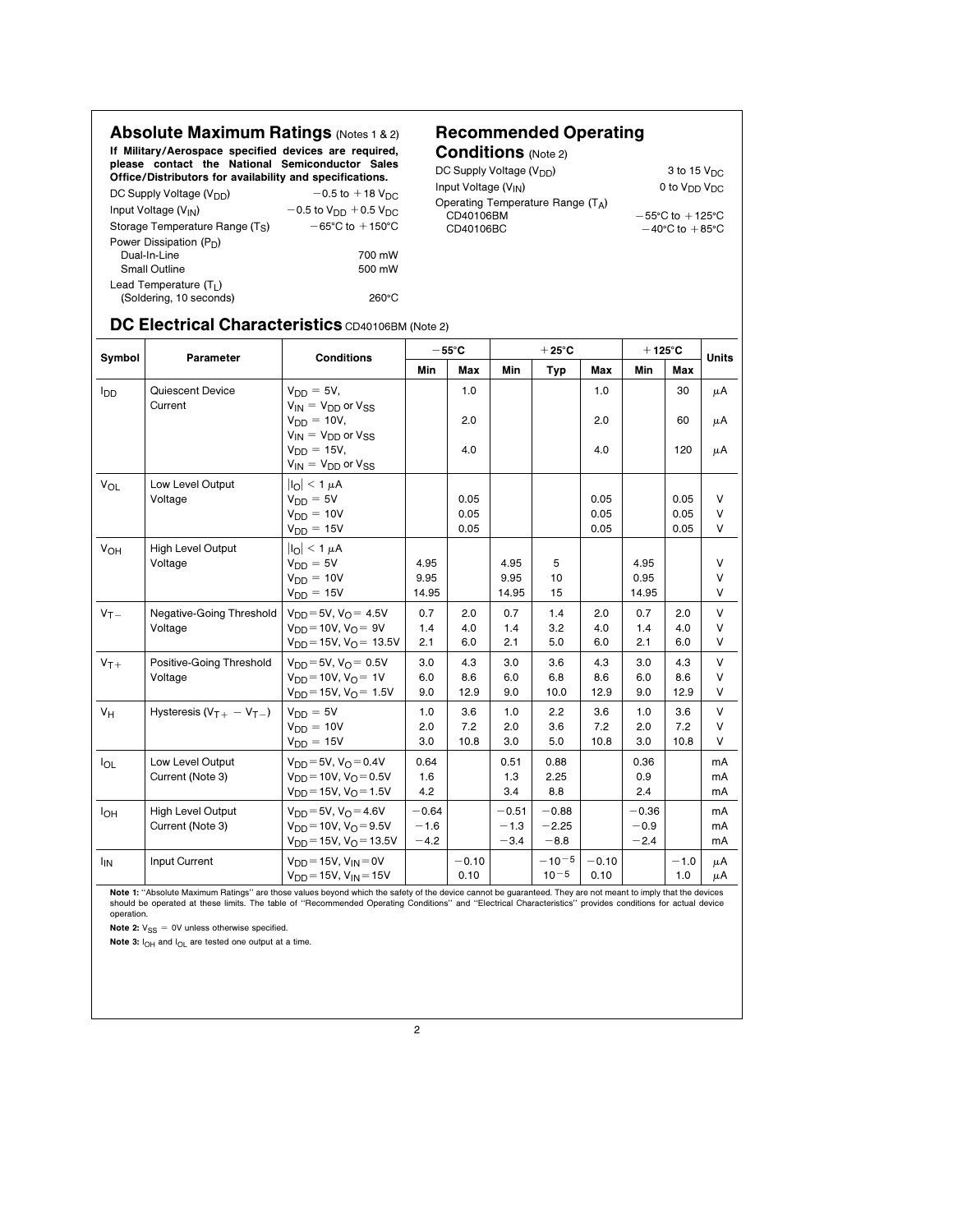| Symbol                                                             |                                                         |                                                                                                                                                                             |                                                                |                | $-40^{\circ}$ C                 |              | $+25^{\circ}$ C   |                    |              | $+85^{\circ}$ C   |              | <b>Units</b> |
|--------------------------------------------------------------------|---------------------------------------------------------|-----------------------------------------------------------------------------------------------------------------------------------------------------------------------------|----------------------------------------------------------------|----------------|---------------------------------|--------------|-------------------|--------------------|--------------|-------------------|--------------|--------------|
|                                                                    | Parameter                                               |                                                                                                                                                                             | <b>Conditions</b>                                              |                | Min                             | Max          | Min               | Typ                | Max          | Min               | Max          |              |
| l <sub>DD</sub>                                                    | Quiescent Device Current                                |                                                                                                                                                                             | $V_{DD} = 5V$                                                  |                |                                 | 4.0          |                   |                    | 4.0          |                   | 30           | μA           |
|                                                                    |                                                         |                                                                                                                                                                             | $V_{DD} = 10V$                                                 |                |                                 | 8.0          |                   |                    | 8.0          |                   | 60           | μA           |
|                                                                    |                                                         |                                                                                                                                                                             | $V_{DD} = 15V$                                                 |                |                                 | 16.0         |                   |                    | 16.0         |                   | 120          | μA           |
| VOL                                                                | Low Level Output<br>Voltage                             |                                                                                                                                                                             | $\vert I_{\Omega}\vert \leq 1 \mu A$                           |                |                                 |              |                   |                    |              |                   |              | V            |
|                                                                    |                                                         |                                                                                                                                                                             | $V_{DD} = 5V$<br>$V_{DD} = 10V$                                |                |                                 | 0.05<br>0.05 |                   |                    | 0.05<br>0.05 |                   | 0.05<br>0.05 | V            |
|                                                                    |                                                         |                                                                                                                                                                             | $V_{DD} = 15V$                                                 |                |                                 | 0.05         |                   |                    | 0.05         |                   | 0.05         | V            |
| V <sub>OH</sub>                                                    |                                                         | <b>High Level Output</b>                                                                                                                                                    | $ I_O  < 1 \mu A$                                              |                |                                 |              |                   |                    |              |                   |              |              |
|                                                                    | Voltage                                                 |                                                                                                                                                                             | $V_{DD} = 5V$                                                  |                | 4.95                            |              | 4.95              | 5                  |              | 4.95              |              | v            |
|                                                                    |                                                         |                                                                                                                                                                             | $V_{DD} = 10V$                                                 |                | 9.95                            |              | 9.95              | 10                 |              | 0.95              |              | v            |
|                                                                    |                                                         |                                                                                                                                                                             | $V_{DD} = 15V$                                                 |                | 14.95                           |              | 14.95             | 15                 |              | 14.95             |              | v            |
| $V_T -$                                                            |                                                         | Negative-Going Threshold                                                                                                                                                    | $V_{DD} = 5V, V_{O} = 4.5V$                                    |                | 0.7                             | 2.0          | 0.7               | 1.4                | 2.0          | 0.7               | 2.0          | V            |
|                                                                    | Voltage                                                 |                                                                                                                                                                             | $V_{DD} = 10V, V_{O} = 9V$<br>$V_{DD} = 15V$ , $V_{O} = 13.5V$ |                | 1.4<br>2.1                      | 4.0<br>6.0   | 1.4<br>2.1        | 3.2<br>5.0         | 4.0<br>6.0   | 1.4<br>2.1        | 4.0<br>6.0   | V<br>V       |
|                                                                    |                                                         |                                                                                                                                                                             | $V_{DD} = 5V, V_{O} = 0.5V$                                    |                | 3.0                             | 4.3          | 3.0               | 3.6                | 4.3          | 3.0               | 4.3          | V            |
| $V_{T+}$                                                           | Positive-Going Threshold<br>Voltage                     |                                                                                                                                                                             | $V_{DD} = 10V, V_{O} = 1V$                                     |                | 6.0                             | 8.6          | 6.0               | 6.8                | 8.6          | 6.0               | 8.6          | v            |
|                                                                    |                                                         |                                                                                                                                                                             | $V_{DD} = 15V, V_{O} = 1.5V$                                   |                | 9.0                             | 12.9         | 9.0               | 10.0               | 12.9         | 9.0               | 12.9         | V            |
| $V_H$                                                              | Hysteresis $(VT+ - VT-)$<br>Voltage                     |                                                                                                                                                                             | $V_{DD} = 5V$                                                  |                | 1.0                             | 3.6          | 1.0               | 2.2                | 3.6          | 1.0               | 3.6          | V            |
|                                                                    |                                                         |                                                                                                                                                                             | $V_{DD} = 10V$                                                 |                | 2.0                             | 7.2          | 2.0               | 3.6                | 7.2          | 2.0               | 7.2          | v            |
|                                                                    |                                                         |                                                                                                                                                                             | $V_{DD} = 15V$                                                 |                | 3.0                             | 10.8         | 3.0               | 5.0                | 10.8         | 3.0               | 10.8         | V            |
| <b>I</b> OL                                                        | Low Level Output<br>Current (Note 3)                    |                                                                                                                                                                             | $V_{DD} = 5V, V_{O} = 0.4V$                                    |                | 0.52                            |              | 0.44              | 0.88               |              | 0.36              |              | mA           |
|                                                                    |                                                         |                                                                                                                                                                             | $V_{DD} = 10V$ , $V_{\Omega} = 0.5V$                           |                | 1.3                             |              | 1.1               | 2.25               |              | 0.9               |              | mA           |
|                                                                    |                                                         |                                                                                                                                                                             | $V_{DD} = 15V, V_{O} = 1.5V$                                   |                | 3.6                             |              | 3.0               | 8.8                |              | 2.4               |              | mA           |
| Iон                                                                | <b>High Level Output</b><br>Current (Note 3)            |                                                                                                                                                                             | $V_{DD} = 5V, V_{O} = 4.6V$<br>$V_{DD} = 10V, V_{O} = 9.5V$    |                | $-0.52$<br>$-1.3$               |              | $-0.44$<br>$-1.1$ | $-0.88$<br>$-2.25$ |              | $-0.36$<br>$-0.9$ |              | mA<br>mA     |
|                                                                    |                                                         |                                                                                                                                                                             | $V_{DD} = 15V, V_O = 13.5V$                                    |                | $-3.6$                          |              | $-3.0$            | $-8.8$             |              | $-2.4$            |              | mA           |
| <sup>I</sup> IN                                                    | Input Current                                           |                                                                                                                                                                             | $V_{DD} = 15V, V_{IN} = 0V$                                    |                |                                 | $-0.30$      |                   | $-10-5$            | $-0.30$      |                   | $-1.0$       | μA           |
|                                                                    |                                                         |                                                                                                                                                                             | $V_{DD} = 15V, V_{IN} = 15V$                                   |                |                                 | 0.30         |                   | $10^{-5}$          | 0.30         |                   | 1.0          | μA           |
|                                                                    |                                                         | <b>AC Electrical Characteristics*</b><br>$T_A$ = 25°C, C <sub>L</sub> = 50 pF, R <sub>L</sub> = 200k, t <sub>r</sub> and t <sub>f</sub> = 20 ns, unless otherwise specified |                                                                |                |                                 |              |                   |                    |              |                   |              |              |
|                                                                    | Symbol                                                  |                                                                                                                                                                             | <b>Parameter</b>                                               |                | <b>Conditions</b>               |              | Min               |                    | Typ          | Max               |              | <b>Units</b> |
|                                                                    | $t_{\text{PHL}}$ or $t_{\text{PLH}}$<br>Input to Output |                                                                                                                                                                             | Propagation Delay Time from                                    |                | $V_{DD} = 5V$                   |              |                   |                    | 220          | 400               |              | ns           |
|                                                                    |                                                         |                                                                                                                                                                             |                                                                |                | $V_{DD} = 10V$                  |              |                   | 80<br>70           |              | 200               | ns           |              |
|                                                                    |                                                         |                                                                                                                                                                             |                                                                |                | $V_{DD} = 15V$                  |              |                   |                    |              | 160<br>200        |              | ns           |
| <b>Transition Time</b><br>$t$ <sub>THL</sub> or $t$ <sub>TLH</sub> |                                                         |                                                                                                                                                                             |                                                                |                | $V_{DD} = 5V$<br>$V_{DD} = 10V$ |              |                   |                    | 100<br>50    |                   |              | ns           |
|                                                                    |                                                         |                                                                                                                                                                             |                                                                | $V_{DD} = 15V$ |                                 |              | 40                |                    | 100<br>80    |                   | ns<br>ns     |              |
| $C_{\text{IN}}$                                                    |                                                         |                                                                                                                                                                             | Average Input Capacitance                                      |                | Any Input                       |              |                   |                    | 5<br>7.5     |                   | рF           |              |
| $C_{PD}$<br><b>Power Dissipation Capacity</b>                      |                                                         |                                                                                                                                                                             |                                                                |                | Any Gate (Note 4)               |              |                   | 14                 |              |                   | pF           |              |
|                                                                    |                                                         | *AC Parameters are guaranteed by DC correlated testing.                                                                                                                     |                                                                |                |                                 |              |                   |                    |              |                   |              |              |
|                                                                    |                                                         | Note 1: "Absolute Maximum Ratings" are those values beyond which the safety of the device cannot be guaranteed; they are not meant to imply that the devices                |                                                                |                |                                 |              |                   |                    |              |                   |              |              |

**Note 4:** C<sub>PD</sub> determines the no load ac power consumption of any CMOS device. For complete explanation see 54C/74C Family Characteristics Application Note,<br>AN-90.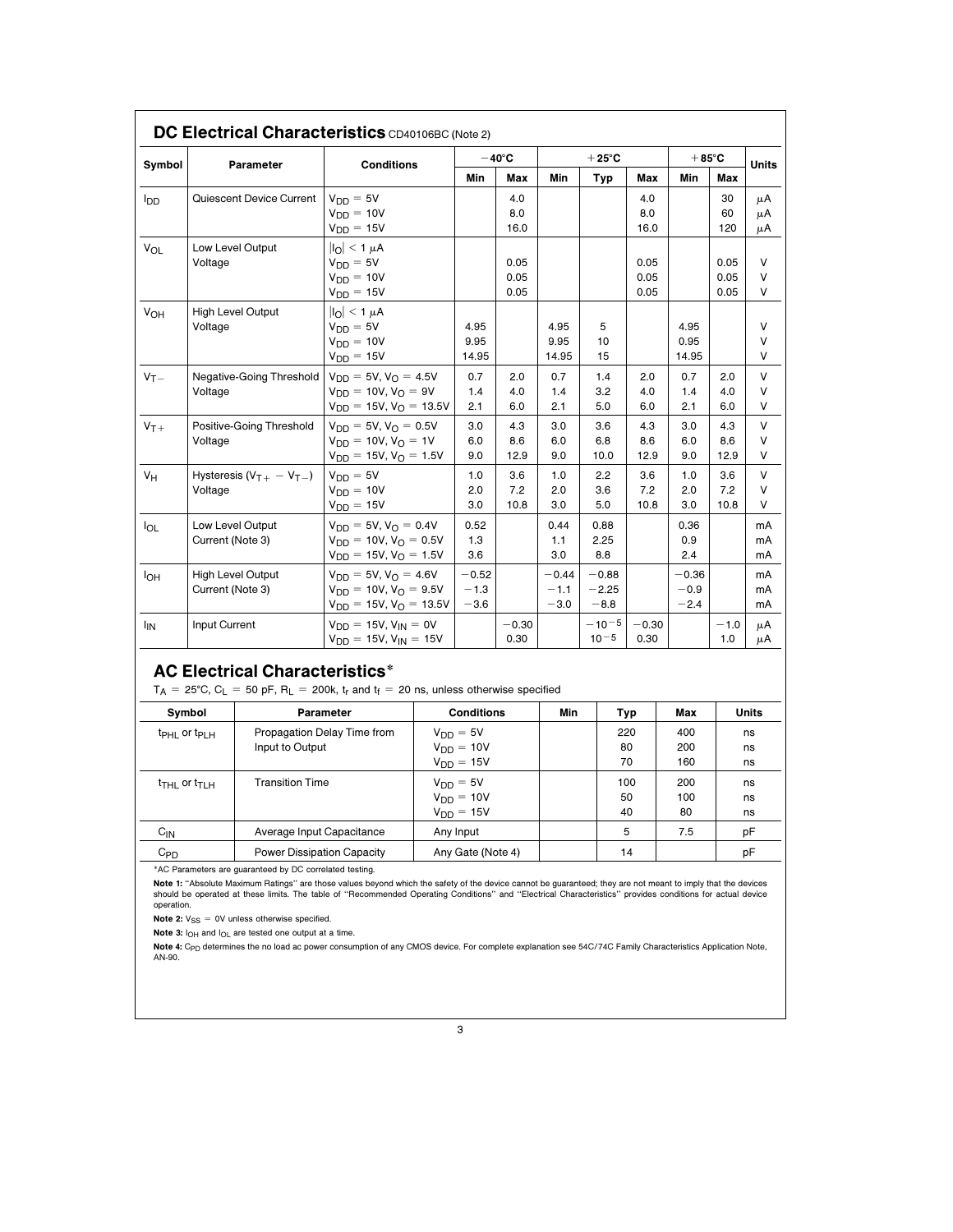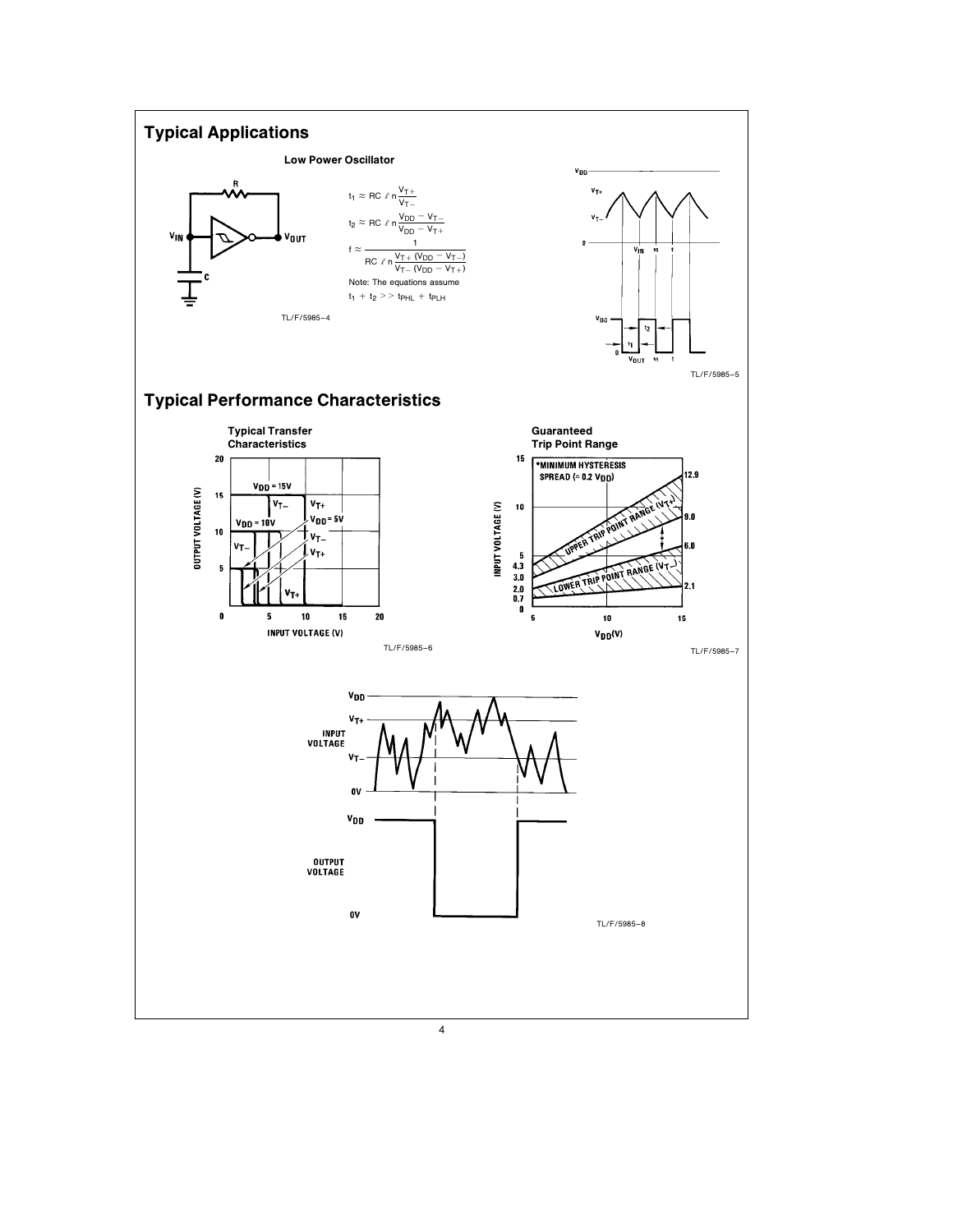